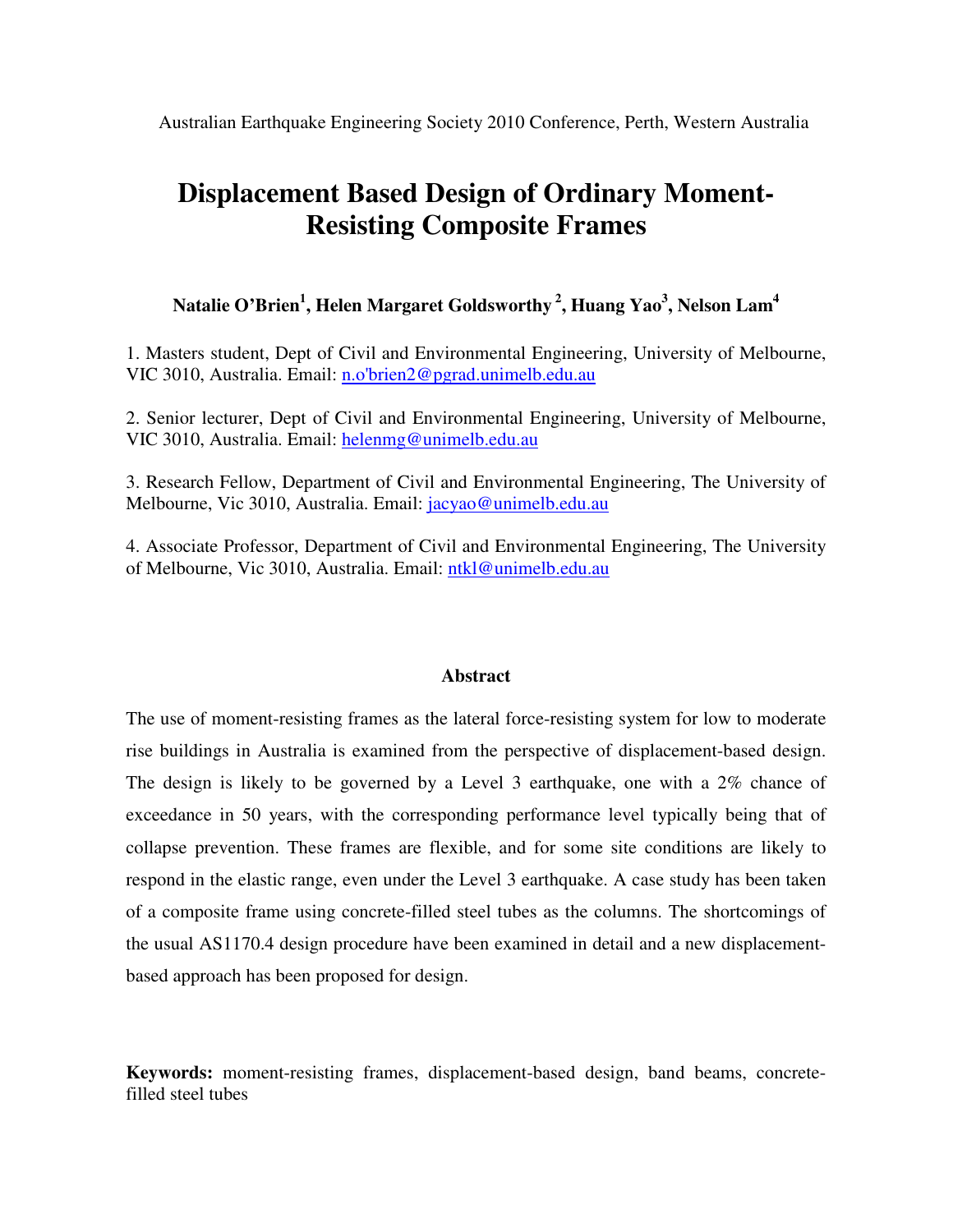#### 1. INTRODUCTION

The design process for a case-study ordinary moment-resisting composite frame is investigated in this paper, with careful consideration given to seismic loads and displacements. Composite frames are commonly used in Europe, Japan and China, mainly due to their enhanced speed of construction and structural efficiency as described in CIDECT 5 (Bergmann et al. 1995). In an on-going research project, unique moment-resisting beam/column connections are being developed that fit in well with Australian practice, since they are simple to construct, and require shop-welding and field-bolting rather than extensive welding on site (Yao et al. 2008). This paper ties in with that overall project and looks at one possible system that could be useful in the Australian construction environment.

In recent years the field of earthquake engineering has seen a shift towards the displacement based design method (Priestley et al. 2007). Several fundamental flaws exist within the current force-based methods that are widely used. Of particular interest are the discrepancies between the natural period assumed in AS1170.4-2007 (Standards Australia 2007) and those calculated analytically. Drift predictions obtained using the AS1170.4 force-based approach are shown to be unrealistic when compared with the displacement demand predictions from a code-compatible displacement response spectrum.

# 2. MODEL BUILDING DESCRIPTION

The building modeled is a five storey, four bay composite framed building. The columns are concrete filled square hollow sections, while the beams are UBs with a 120mm reinforced concrete slab supported by metal sheeting such as bondek.





Figure 1: Plan of a five storey building Figure 2: Elevation of the building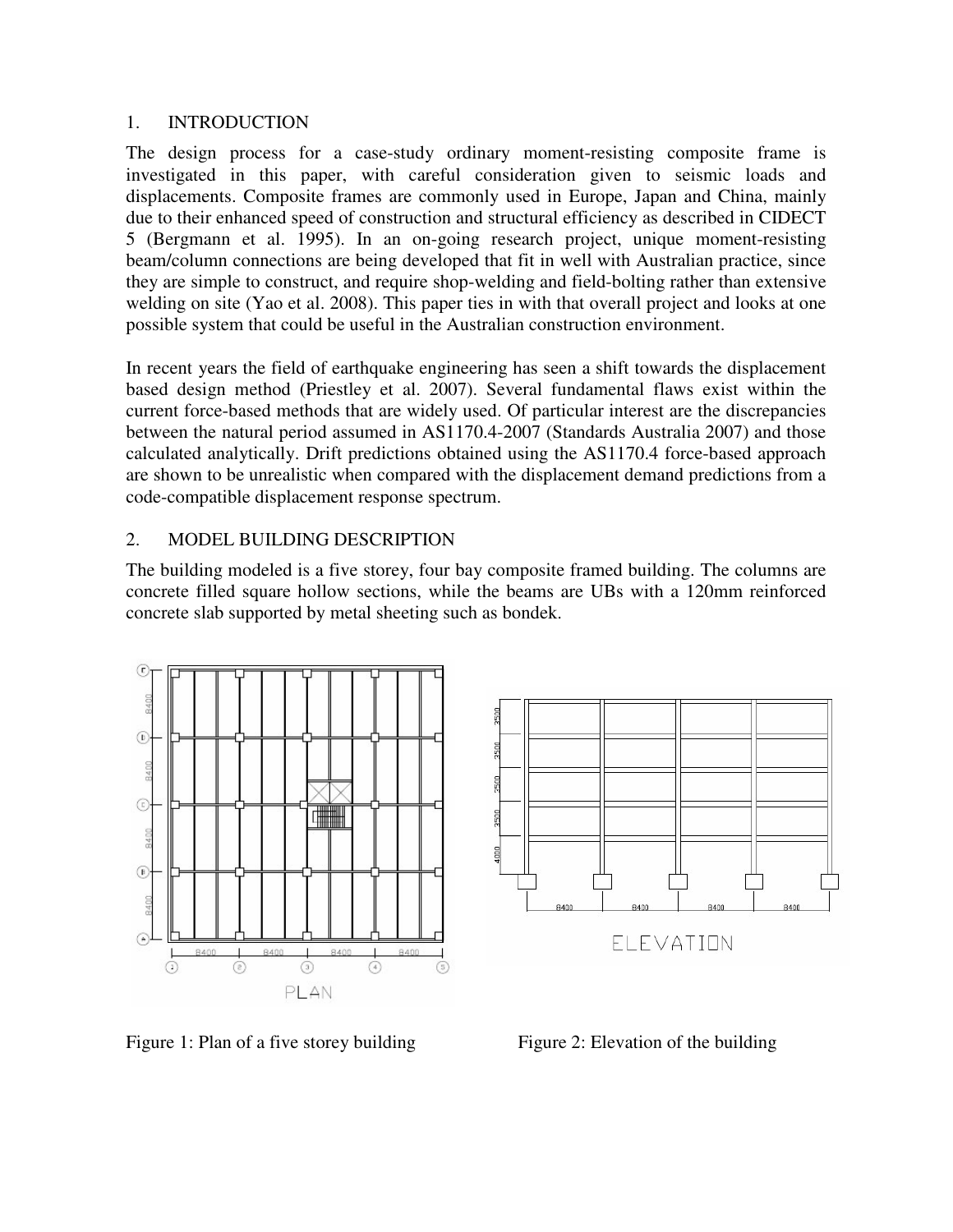Each bay is 8.4m wide in each direction. The storey height is typically 3.5m with the exception of the first floor which is 4m. The arrangement can be seen in Figures 1 and 2. The building has two perimeter moment resisting frames in each direction. It is only in the perimeter frames that the connections are designed to be moment-resisting and the contribution from the other frames to the lateral force-resisting system will be ignored. The frames are assumed to be fixed at the base (due to the assumed presence of a rigid perimeter basement wall) and to be located on a site with class B soil in Melbourne or Sydney.

The moment resisting frame connections modeled are composite blind bolted connections with T-stubs (Yao et al. 2008). A 2D analysis was undertaken using the structural analysis software package Spacegass (Integrated Technical Software 2010).

## 3. LOADS

#### 3.1 Dead load and live load

The gravity loads applied to the building are typical loads for office type buildings. The dead loads used were 1.0kPa, 0.5kPa for façade, plus self weight, while the live load used was 3.0kPa

## 3.2 Earthquake loads – Using the Australian Standards

Earthquake loads were determined in accordance with AS1170.4 (Standards Australia 2007) using the equivalent static force method for return periods of both 500 and 2500 years. This method involves calculating the base shear force using equation (1) below. The base shear is then distributed up the height of the building in accordance with equation (2) as shown in table 1.

$$
V = [k_p Z C_h(T) S_p / \mu] W_t
$$
\n<sup>(1)</sup>

The following parameters were used; probability factor  $k_p = 1.0$  and 1.8 (for return periods of 500 and 2500 years respectively), hazard factor  $Z = 0.08$ , natural period  $T = 1.2$ s (equation (4) below), spectral shape factor  $C_h(T) = 0.73$ , structural performance factor  $S_p = 0.77$  and ductility factor  $\mu = 2$ . Therefore for a return period of 500 years V = 0.022W<sub>t</sub> or 2.2% of the seismic weight and for a return period of 2500 years  $V = 0.040W_t$  or 4.0% of the seismic weight,  $W_t$ .

$$
F_i = k_F V \tag{2}
$$

Where 
$$
k_F = W_i h_i^k / \sum (W_j h_j^k)
$$
 (3)

$$
T = 1.25k_1h_n^{0.75}
$$
 (4)

Where  $k_t = 0.11$  for moment resisting steel frames and the coefficient k used in equation (3) is equal to 1.35, based on a period of1.2 seconds calculated using equation (4).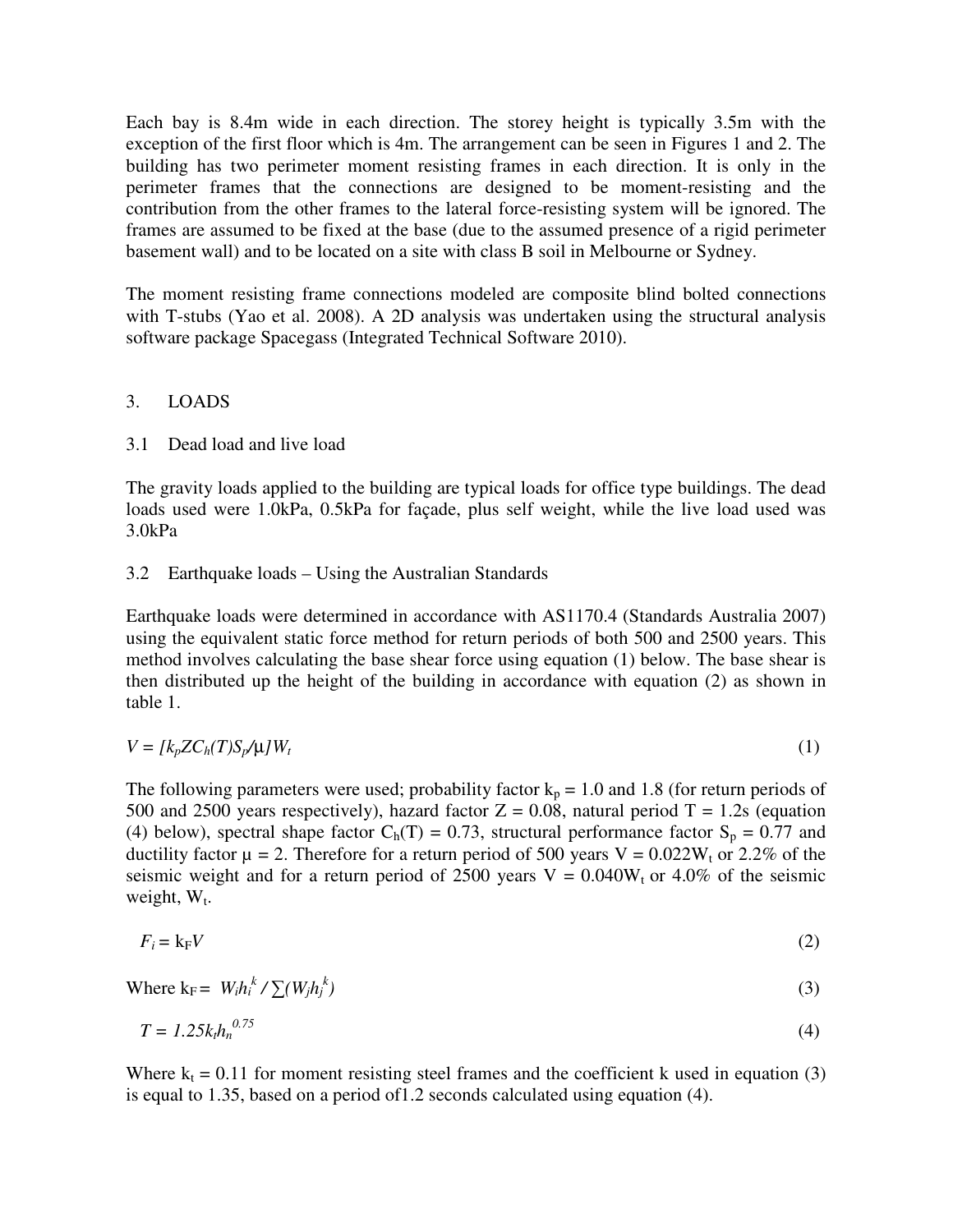Since the lateral force-resisting system consists of two spandrel moment resisting frames in each perpendicular direction, half of the building seismic mass is used in calculating the earthquake lateral load applied to each frame as shown in table 1.

| Storey,        | <b>Dead</b> | Live  | Seismic   | Height,           |         |             |         | Seismic    | Deflection,                |
|----------------|-------------|-------|-----------|-------------------|---------|-------------|---------|------------|----------------------------|
|                | Load,       | Load, | Weight,   | $\mathbf{h}_i(m)$ | $h_i^k$ | $W_i h_i^k$ | $k_F$ * | Force,     | $\mathbf{d}_{\mathrm{ie}}$ |
|                | G           | Q     | $W_i(kN)$ |                   |         |             |         | $F_i$ (kN) | $(\mathbf{mm})$            |
|                | (kN)        | (kN)  |           |                   |         |             |         |            |                            |
| 5              | 2822        | 847   | 2822      | 18.0              | 49.5    | 139713      | 0.33    | 121        | 75.7                       |
| $\overline{4}$ | 2822        | 1693  | 3330      | 14.5              | 36.97   | 123125      | 0.29    | 106        | 68.0                       |
| 3              | 2822        | 1693  | 3330      | 11.0              | 25.46   | 84797       | 0.20    | 73         | 54.3                       |
| $\overline{2}$ | 2822        | 1693  | 3330      | 7.5               | 15.18   | 50563       | 0.12    | 44         | 36.3                       |
|                | 2922        | 1693  | 3330      | 4.0               | 6.5     | 21641       | 0.05    | 19         | 16.5                       |
| <b>TOTAL</b>   |             |       | 16144     |                   |         | 419840      | 1.0     | 363        |                            |

*Table 1: AS1170.4 Seismic Loads acting on one frame for 500 year return period*

 $*_{k_F}$  is the proportion of the base shear going to any particular level

Similarly, the forces for the 2500 year return period were calculated by using a scaling factor of 1.8. These forces were then factored up by 1.05 to account for torsional effects. Since this is a preliminary design this has been assumed as appropriately accurate at this stage. Additionally, biaxial bending has been considered by applying 100% of the force in one direction and 30% of the force in the orthogonal direction as per AS1170.4.

A return period of 500 years must currently be considered when determining the ultimate earthquake design load for a building of this importance level (Level 2) in accordance with the Building Code of Australia (ABCB 2009). This corresponds to a  $k<sub>p</sub>$  factor of 1.0 in Table 3.1 of AS1170.4 (Standards Australia 2007). However, as discussed in section C3.1 of the commentary to AS1170.4 (Standards Australia 2007), designing for a return period of 2500 years is considered internationally to result in a more uniform risk of collapse when comparing regions of low to moderate seismicity with those of high seismicity. This is because the 2500 return period event is likely to be greater than the 500 year return period event by a larger factor in regions of low to moderate seismicity than in regions of high seismicity. Hence, in the U.S. and Canada, the philosophy that has been adopted is to design for collapse prevention (a state of non-collapse or near collapse) for the maximum level of ground shaking that could reasonably be expected to occur at a site, the MCE or Maximum Considered Earthquake, which is determined using a return period of 2500 years.

The performance objective for the 500 year return period event used in AS1170.4 could be regarded as damage control in that there is a limit placed on interstorey drifts. This limit of 1.5% of the storey height is quite strict compared with the 2% or 2.5% damage control limits for a 500 year return period event commonly used in displacement-based design (Priestley et al. 2007). In regions of high seismicity the performance objective for the 2500 year return period event is typically that of collapse prevention and is usually achieved by using capacity design principles.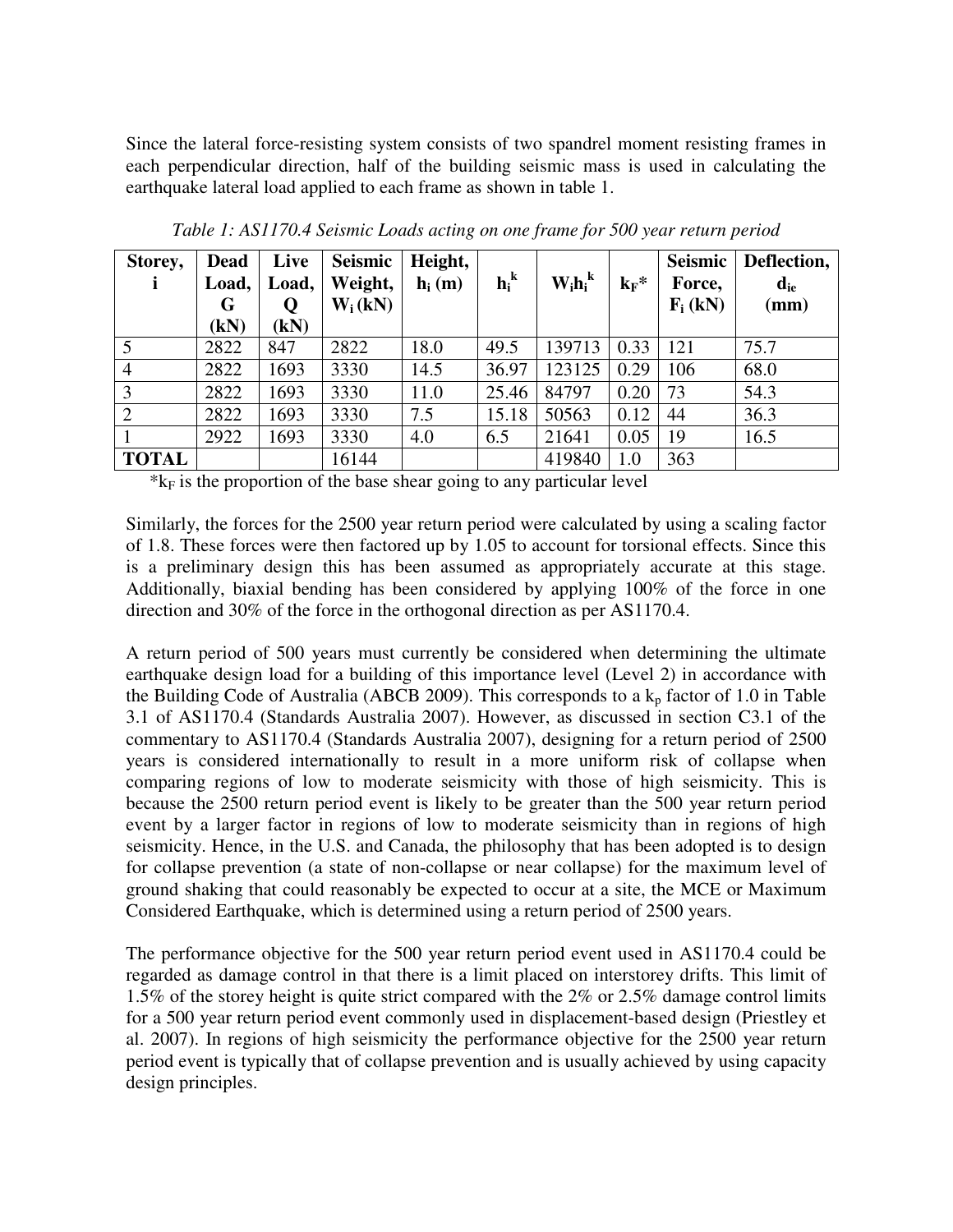Additionally the frame was checked for structural robustness including the application of 2.5% of G +  $\Psi_c Q$  at each level and 5% of G +  $\Psi_c Q$  at the connections. Neither of these cases governed the design.

## 3.3 Wind loads

The wind loads were calculated in accordance with AS1170.2. For region A1, non cyclonic conditions and a 500 year return period on a terrain category 3 site, the following wind paramters have been calculated; regional wind speed  $V_R = 45 \text{m/s}$ , serviceability wind speed  $V_s = 37 \text{m/s}$ , wind direction multiplier  $M_d = 1.0$ , terrain/height multiplier  $M_{z,cat} = 0.94$ , shielding multiplier  $M_s = 1.0$ , topographic multiplier  $M_t = 1.0$ , external pressure coefficient  $C_{pe} = 0.7$ , -0.5, internal pressure coefficient  $C_{pi} = -0.2$ , 0 and combination factor  $K_c = 0.8$ . This resulted in wind pressures of;  $p = 0.52$  kPa windward and  $p = 0.29$  kPa leeward. These loads were then calculated and applied at each floor based on tributary area.

## 3.4 Combination load cases

The combination load cases investigated were;  $1.2G + 1.5Q$ ,  $G + 0.3Q + EQ$  and  $1.2G + WL$ .

## 4. MEMBER PROPERTIES

The composite members were modeled in Spacegass by adjusting the stiffness of each element. Eurocode 4 (CEN 2004) and CIDECT 5 (Bergmann et al. 1995) have been used to determine the strength and stiffness of the composite sections. This was then verified using the software compbeam (Onesteel 2010). It was assumed that the beam would crack over the supports and would remain uncracked throughout the rest of the beam. A constant effective width was assumed and calculated in accordance with Eurocode 4. The connections were modeled as semi-rigid with a stiffness of  $16EI_B/L_B$  based on research currently being undertaken. This was achieved in Spacegass by applying springs to the beam element ends. The columns have been assumed to be fixed against rotation at the base as discussed previously.

# 5. ANALYSIS

Spacegass was used to perform a linear elastic analysis on the frame. From this the deflection, bending moments, shear forces and axial forces were assessed. Using the design actions obtained and the drifts, member sizes were selected. Following this a dynamic frequency analysis was run to determine the period of the structure. The key analytical results have been summarized in Table 2. Based on the results shown in Table 2 the member sizes were determined as 350x8 SHS concrete filled columns with composite 410UB54 beams. It can be seen that the drift limit required for AS1170.4 is the governing design criteria, although the serviceability wind drift is also close to being exceeded. Interestingly the 2500 year return period earthquake forces (which are not required to be considered in the BCA for this type of building (Importance Level 2)) do not govern the design. They are calculated in accordance with AS 1170.4 and incorporate a  $\mu$ /S<sub>p</sub> factor of 2.6.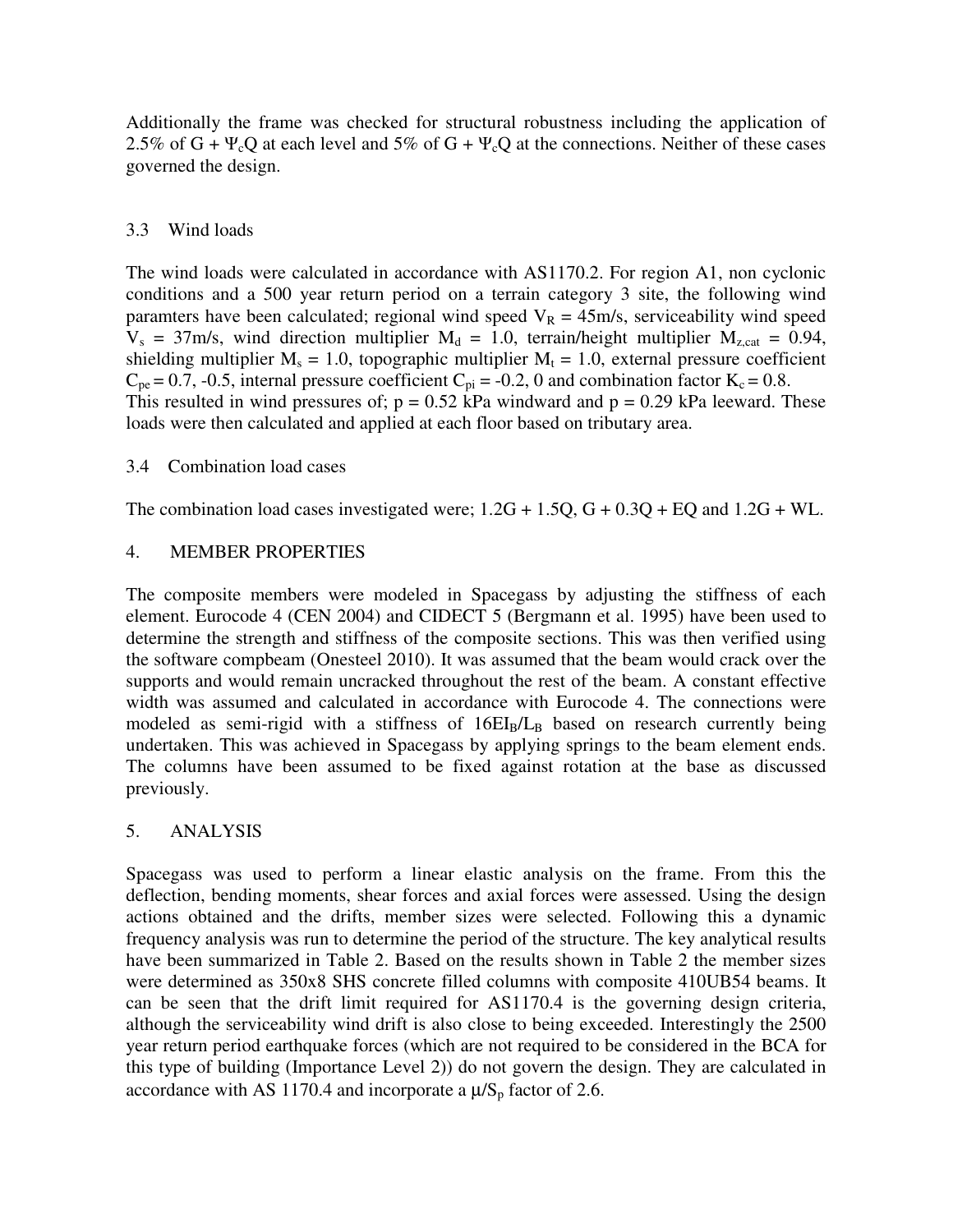| <b>Load Case</b>          |                 | <b>Maximum Bending Moment</b> |        | Drift, d <sub>i</sub> | <b>Drift</b>      | Governing       |
|---------------------------|-----------------|-------------------------------|--------|-----------------------|-------------------|-----------------|
|                           | <b>Beam</b>     |                               | Column | $(d_{ie}x\mu /Sp)$    | Criteria          | <b>Criteria</b> |
|                           | <b>Negative</b> | <b>Positive</b>               |        |                       |                   |                 |
| $1.2G + 1.5Q$             | 212kNm          | 90kNm                         | 113kNm |                       |                   | Strength        |
| G+0.3Q+EQ $_{500}$ (code) | 166kNm          | 135kNm                        | 217kNm | $60 \text{ mm}$       | $60 \text{ mm}^*$ | Drift           |
| $G+0.3Q+EQ_{2500}$        | 298kNm          | 243kNm                        | 390kNm | $108$ mm              |                   | Strength        |
| (code)                    |                 |                               |        |                       |                   |                 |
| $1.2G + WLu$              | 112kNm          | 135kNm                        | 177kNm |                       |                   | Strength        |
| $WL_{s}$                  |                 |                               |        | $7 \text{ mm}$        | 8 mm              | Drift           |

*Table 2: Results from linear analysis*

*\* Denotes governing criteria*

The flexibility of the frame is such that the yield displacement is high. Experimental studies carried out at the University of Melbourne (Yao et al. 2010) have indicated a large reduction in stiffness when the connection experiences slip between the beam flanges and the stem of the T-stub. The likely design approach will be to design the connections to be "partial strength", reaching yield before either the beams or columns at the joint, and the slip moment will be regarded as the effective "yield" of the connection. It will be designed to occur when the column reaches 80% of its yield moment (The yield moment is assumed to be approximately 80 % of the ultimate moment). From the Spacegass elastic analysis the yield displacement of the equivalent substitute structure has been estimated to be 134 mm. This is a lower bound estimate and is based on first yield of the columns at the fixed base. It is interesting to note that this is much higher than the maximum drift demand calculated using the code-compatible displacement spectra (26 mm as shown in the code based displacement spectra seen in figure 3b) and is even greater than 1.8 times this value which is supposed to correspond to the 2500 year return period event, suggesting that the building will not experience yield in these events.

#### 6. RESULTS/ DISCUSSION

Based on the acceleration spectra provided in AS1170.4 the displacement response spectrum has been produced as seen in figure 3(b). From the graph it can be seen that for a period of 1.2 seconds, which is defined by equation 6.2(7) in AS1170.4, the displacement demand is 21 mm. Even the maximum possible displacement demand is small, only 26 mm.

The intention of the AS1170.4 standard is to limit the interstorey drift demand to less than the drift capacity, i.e.1.5% of the storey height. However the method used to determine the displacement of the structure due to the 500 year return period earthquake is shown below to be seriously flawed when applied to this case study. The problem encountered here is that the frame actually has a natural period of 2.9 seconds (found using a dynamic frequency analysis in Spacegass) and hence a stiffness of  $(1.2/2.9)^2$  times the stiffness of the 1.2 second structure that was used to calculate the base shear force in the code-based method. The AS1170.4 method is illustrated in Figure 3. In Figure 3(a) the elastic response spectrum stipulated by AS1170.4 is shown for Class B site conditions. The spectral acceleration corresponding to a period of 1.2 seconds is reduced by  $\mu/S_p$  in the AS1170.4 method and this value,  $S_{a1.2}/(\mu/S_p)$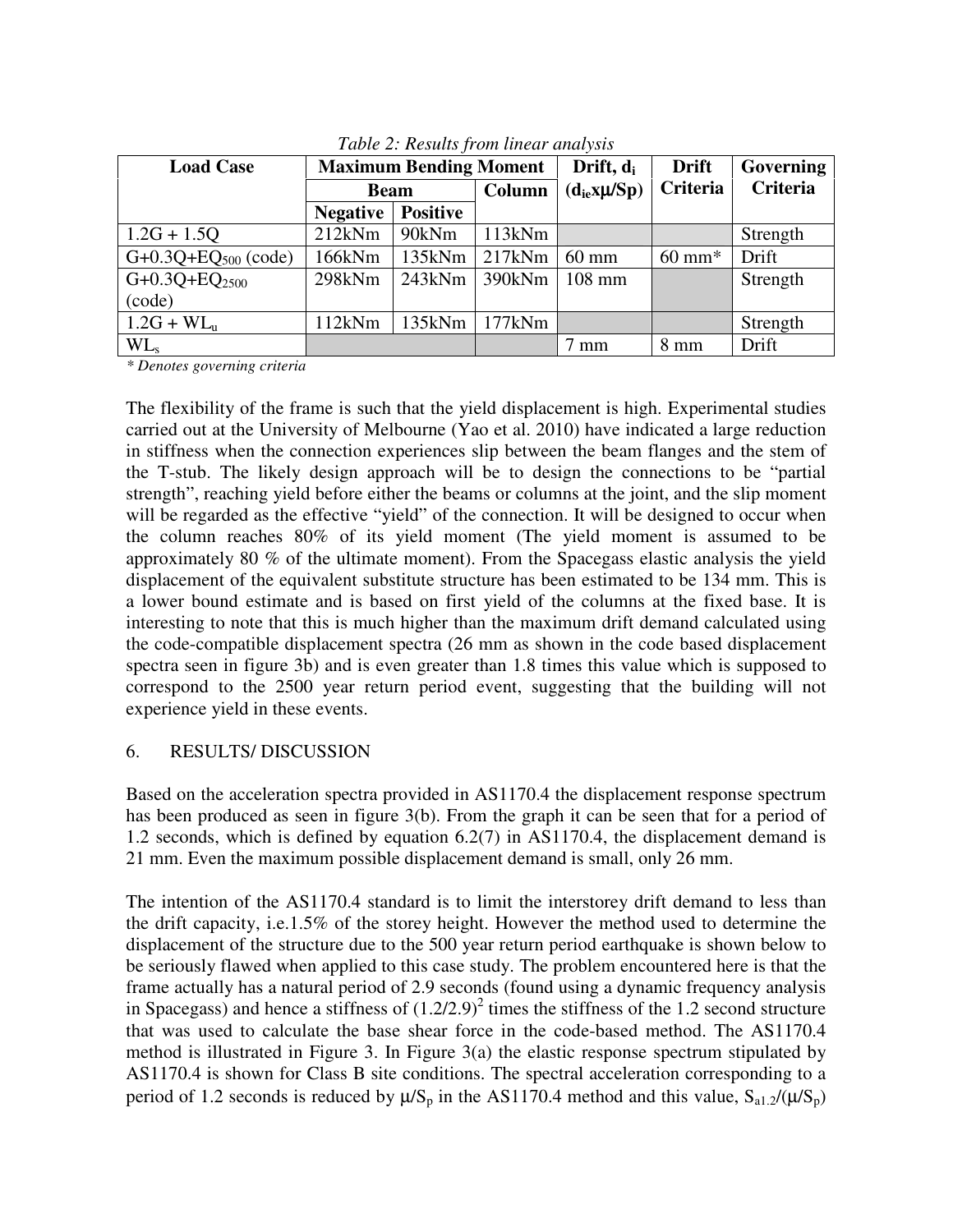$(= 0.022g)$  in this case study) is used to find the base shear. The base shear is then distributed up the height of the building using equation (2) resulting in the force distribution shown in Table 1 (the  $F_i$  values). The elastic displacements,  $d_{ie}$ , given in Table 1 are calculated by applying these forces to the actual frame in the Spacegass model. These displacements are then factored up by  $\mu/S_p$  and are intended by AS1170.4 (Standards Australia 2007) to represent the displacements due to the 500 year return period event.

The important point that is being made here is that the displacement demand calculated using the AS1170.4 method is clearly impossible for this structure. Using the substitute structure approach the effective displacement would be said to be approximately 156 mm (the displacement at 2/3rds of the height) which is much higher than the maximum possible demand of 26 mm from the AS1170.4 (Standards Australia 2007) compatible displacement spectra. These discrepancies suggest that an alternative method for design should be sought.

#### 7. PROPOSED DISPLACEMENT-BASED METHOD FOR DESIGN

The direct displacement-based method advocated in (Priestley et al. 2007) relies on displacement spectra being available for a given site. However, there is considerable controversy attached to the derivation of these spectra which is primarily associated with the estimate of the corner period, i.e. the period at which the spectra changes from "constant velocity" to "constant displacement". For example, the corner period estimated by (Faccioli et al 2004) as reported in (Priestley et al. 2007) consistently predicts higher values of the corner period than those stipulated in AS1170.4 (2007) which is based on recommendations in (Lam et al 2000). For example, in the case of a 500 year return period event in Australia (taken to be that due to a 7.0 Moment Magnitude earthquake producing a 0.08g PGA (effective peak ground acceleration) at a firm ground site, (Faccioli et al 2004) would predict a corner period of 4.25 seconds and a displacement demand at the corner period of 103 mm. These values are both approximately three times higher than the displacement spectra compatible with the acceleration spectra defined in AS1170.4 (Standards Australia 2007). An evaluation of the corner period provisions is presented in Lumantarna et al. (2010) which is published in these proceedings.



Figure 3(a) – AS1170.4 acceleration response spectra for Class B site. Figure 3(b) – AS1170.4 compatible elastic displacement spectra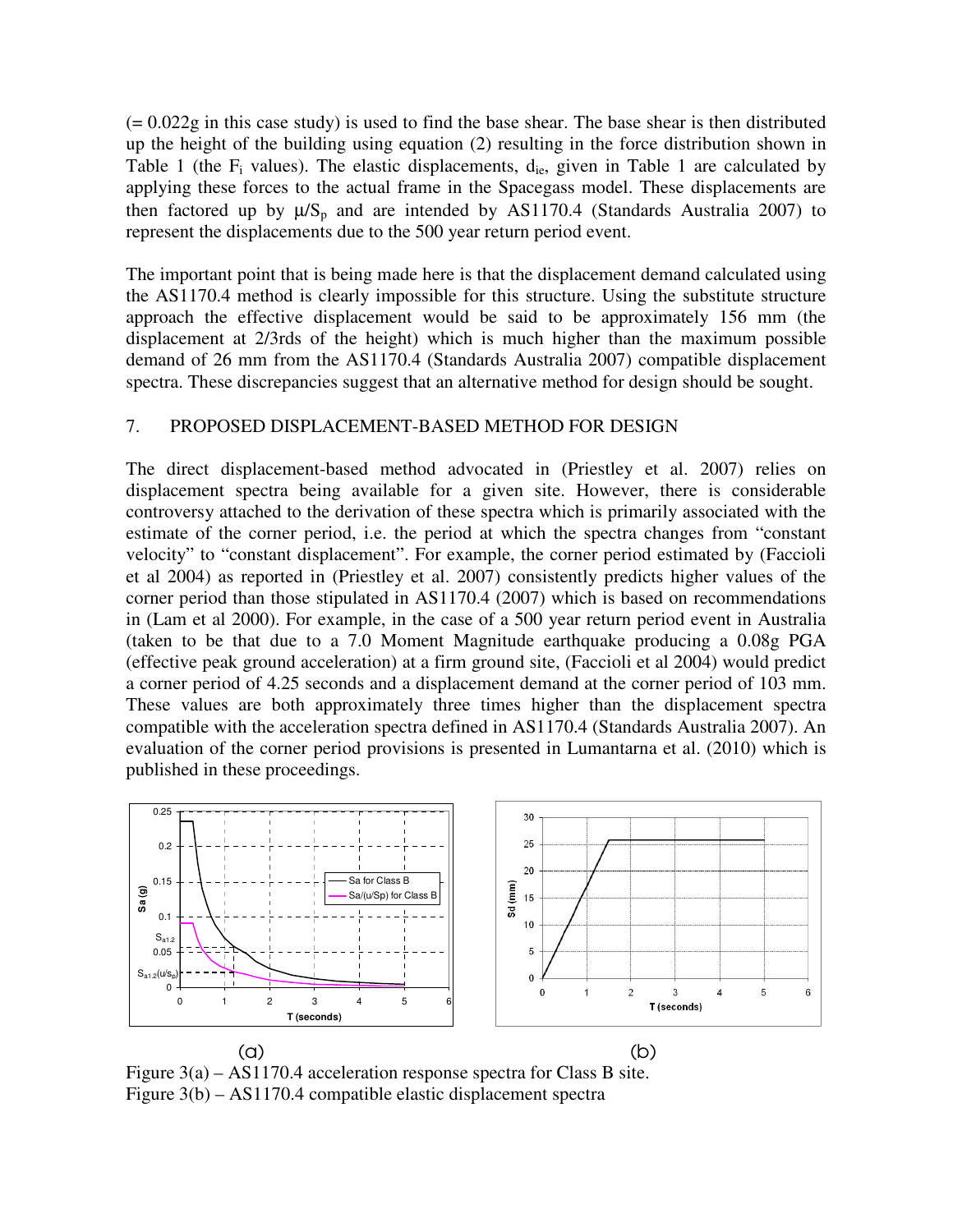In the design method proposed here, the AS1170.4 (Standards Australia 2007) acceleration spectra and the compatible displacement spectra have been used. A quick step-by-step summary of the method is given below:

- 1) Design for code load combinations in the usual manner. In this case study the earthquake forces would still be estimated using the AS1170.4 estimate of the natural period, i.e. 1.2 seconds, since this attempts to take into account the presence of nonstructural components that tend to stiffen the structure. The artificial reduction factor of  $\mu/S_p$  would also be used, simply to be consistent with the current design method, although ductility appears to be largely irrelevant in this design.
- 2) Drift due to serviceability level wind would be checked and the structural member sizes would be resized as necessary.
- 3) Determine the fundamental elastic period of the frame and, assuming a substitute SDOF structure vibrating in the first mode, use the period to estimate the displacement demand from the elastic displacement response spectra (with 5% damping). This provides a more conservative estimate of the displacement demand than using the period of 1.2 seconds which was calculated in accordance with equation 6.2(7) in AS1170.4.
- 4) Obtain an estimate of the yield displacement and compare this with the displacement demand. As discussed above, in this case study the frame would not have yielded under the 500 year return period earthquake, nor the 2500 year return period earthquake.
- 5) Calculate the equivalent elastic stiffness,  $K_e$ , using the estimated effective period,  $T_e$ , and the equivalent mass,  $m_e$ . Use this to find the base shear force (simply multiply the effective stiffness by the displacement demand). Given that the frame remains elastic under the 2500 year return period event, the base shear force for the 2500 year event will be higher than that corresponding to the 500 year event. In this case study the effective stiffness,  $K_e$ , is estimated to be 13200 kN/m where  $K_e = 4\pi^2 m_e / T_e^2$ . The calculation of the equivalent mass, me, is based on the assumption of a linear displacement distribution (Priestley et al 2007). The effective period,  $T_e$ , will simply be the elastic value of 2.9 seconds. For a 500 year event the base shear force is 340 kN and, for the 2500 year event it is 620 kN. These correspond closely to the code estimates and there is no need to redesign.
- 6) The roof displacement can be estimated by multiplying the displacement demand by 1.5. For example for the 2500 year return period earthquake the roof displacement is estimated to be 70 mm, giving 14 mm per floor if the drifts are evenly distributed. Even this is considerably less than the code drift limit of 1.5% of the storey height, i.e. 60 mm.

#### 8. CONCLUSIONS

A four bay, five storey composite framed building has been modeled in Spacegass and designed in accordance with Australian Standards. It was found that;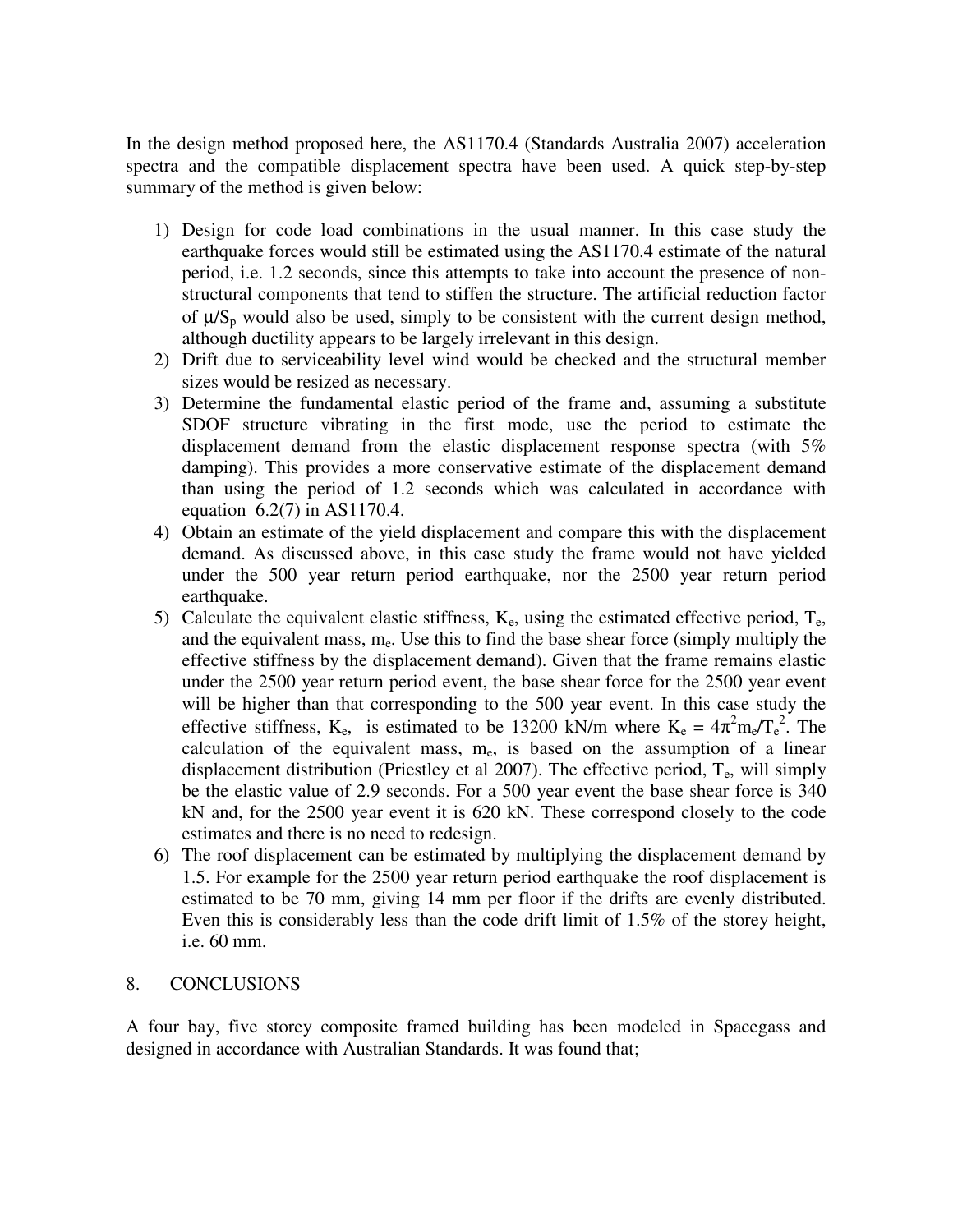- The 1.5% drift limit imposed on drifts estimated using the method outlined in AS1170.4 was the governing criterion in the design of the frame elements.
- Further investigation revealed that the method used in AS1170.4 to determine the drifts due to the 500 year return period earthquake event resulted in a gross overestimate of these values. The displacement demand of a single degree of freedom equivalent structure corresponding to the case study frame on a Class B site was estimated to be 26 mm using a code-compatible displacement spectrum, whereas the AS1170.4 method estimate of displacement demand was 156 mm.
- The errors in the code estimate of displacements were largely due to the discrepancy between the code-estimated natural period of the frame and the actual period of the frame.
- The case study frame did not experience yield under the 500 year return period event and even remained in the elastic range under the 2500 year return period event.
- An alternative displacement-based design method has been outlined in this paper.
- Further work is needed to investigate the appropriateness of this method for different site conditions. The large discrepancy between different proposed displacement design spectra such as those proposed by (Faccioli et al 2004) and those that are compatible with the AS1170.4 needs to be investigated.